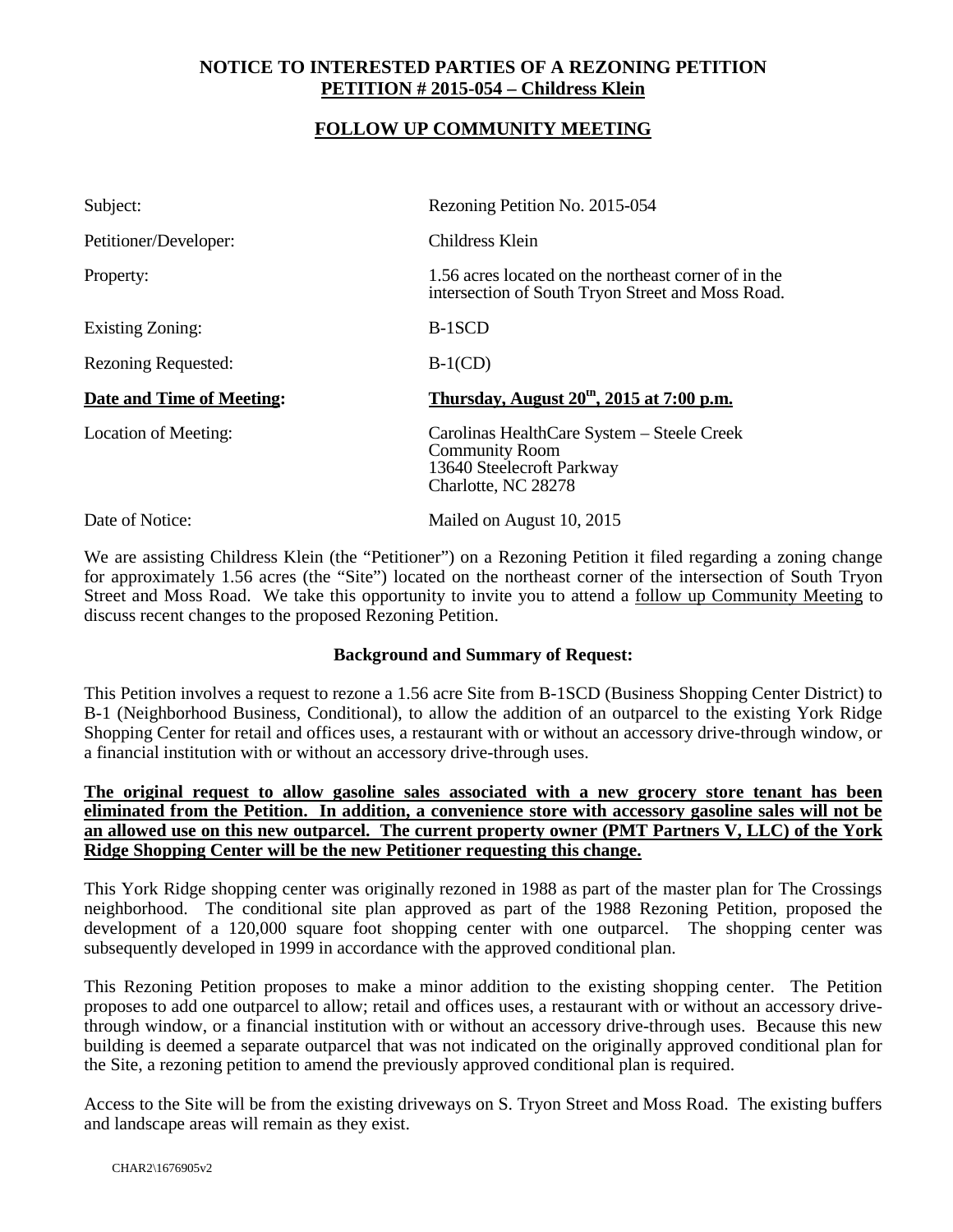## **Follow Up Community Meeting Date and Location**

The Charlotte-Mecklenburg Planning Commission's records indicate that you are either a representative of a registered neighborhood organization or an owner of property near the Site. **Accordingly, we are extending an invitation to attend the upcoming follow up Community Meeting to be held on Thursday, August 20 at 7:00 p.m. at Carolinas Healthcare System – Steele Creek – Community Room - at 13640 Steelecroft**  Parkway, Charlotte, North Carolina 28278. Representatives of the Petitioner look forward to discussing this exciting rezoning proposal with you at the Community Meeting.

In the meantime, should you have questions about this matter, you may call Keith MacVean (704-331-3531) or Jeff Brown (704-331-1144). Thank you.

cc: Mayor Dan Clodfelter and Members of Charlotte City Council Claire-Lytle Graham, Charlotte Mecklenburg Planning Commission Tammie Keplinger, Charlotte Mecklenburg Planning Commission Kory Hedrick, Charlotte Department of Transportation (CDOT) Bob Amonn, PMT Partners V, LLC John Dosser; Childress Klein Properties David Haggart; Childress Klein Properties Jim Gamble; Bohler Engineering. Jefferson W. Brown, Moore & Van Allen, PLLC Keith MacVean, Moore & Van Allen, PLLC